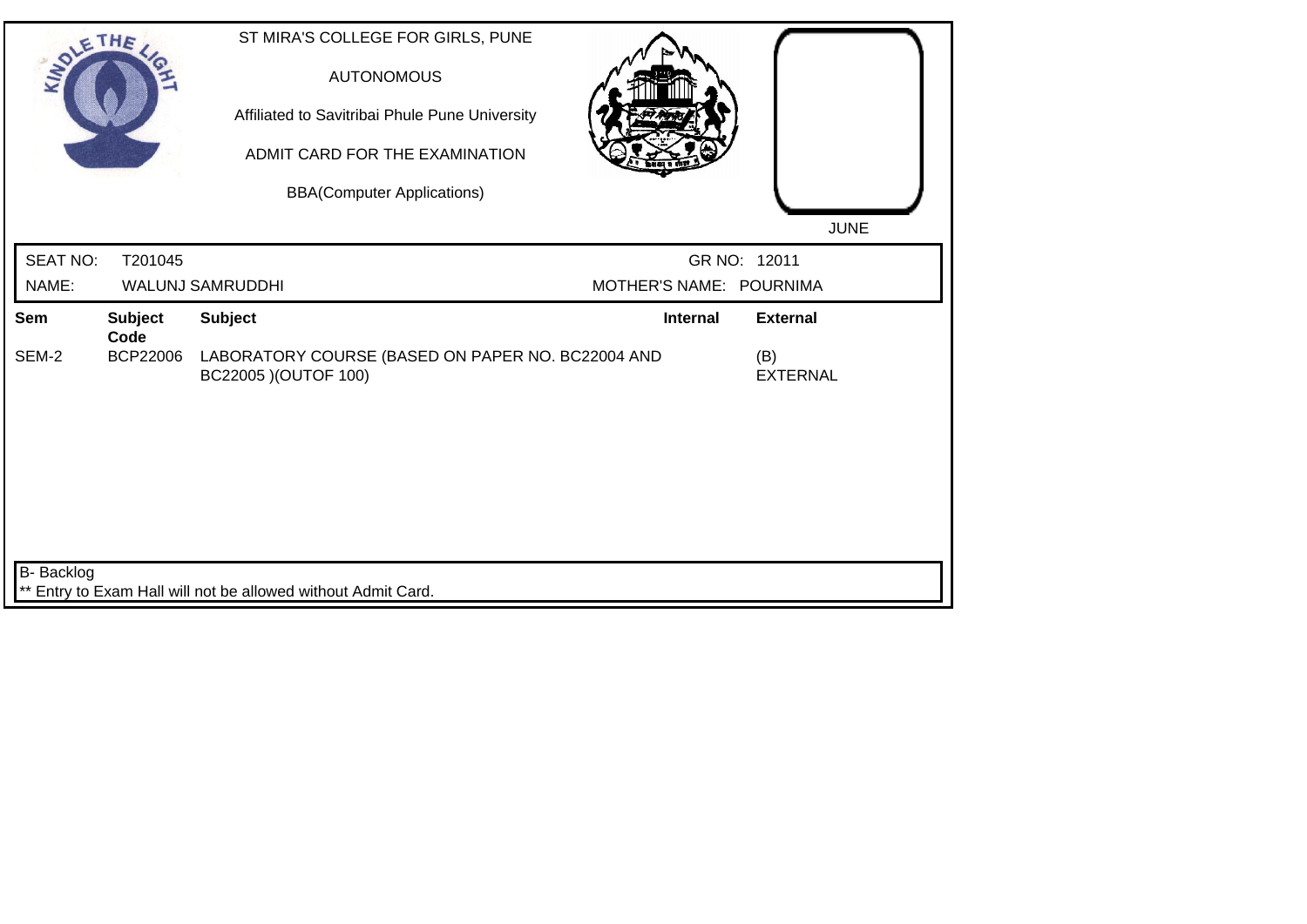| SOLE THE          |                        | ST MIRA'S COLLEGE FOR GIRLS, PUNE<br><b>AUTONOMOUS</b><br>Affiliated to Savitribai Phule Pune University<br>ADMIT CARD FOR THE EXAMINATION<br><b>BBA(Computer Applications)</b> |                       | <b>JUNE</b>            |
|-------------------|------------------------|---------------------------------------------------------------------------------------------------------------------------------------------------------------------------------|-----------------------|------------------------|
| <b>SEAT NO:</b>   | T201059                |                                                                                                                                                                                 | GR NO: 12013          |                        |
| NAME:             |                        | <b>SIMRAN SIRAJ SHAIKH</b>                                                                                                                                                      | <b>MOTHER'S NAME:</b> |                        |
| Sem               | <b>Subject</b><br>Code | <b>Subject</b>                                                                                                                                                                  | <b>Internal</b>       | <b>External</b>        |
| SEM-2             | BC22001                | ORGANIZATIONAL BEHAVIOUR& HUMAN RESOURCE<br><b>MANGEMENT</b>                                                                                                                    |                       | (B)<br><b>EXTERNAL</b> |
| <b>B-</b> Backlog |                        |                                                                                                                                                                                 |                       |                        |
|                   |                        | ** Entry to Exam Hall will not be allowed without Admit Card.                                                                                                                   |                       |                        |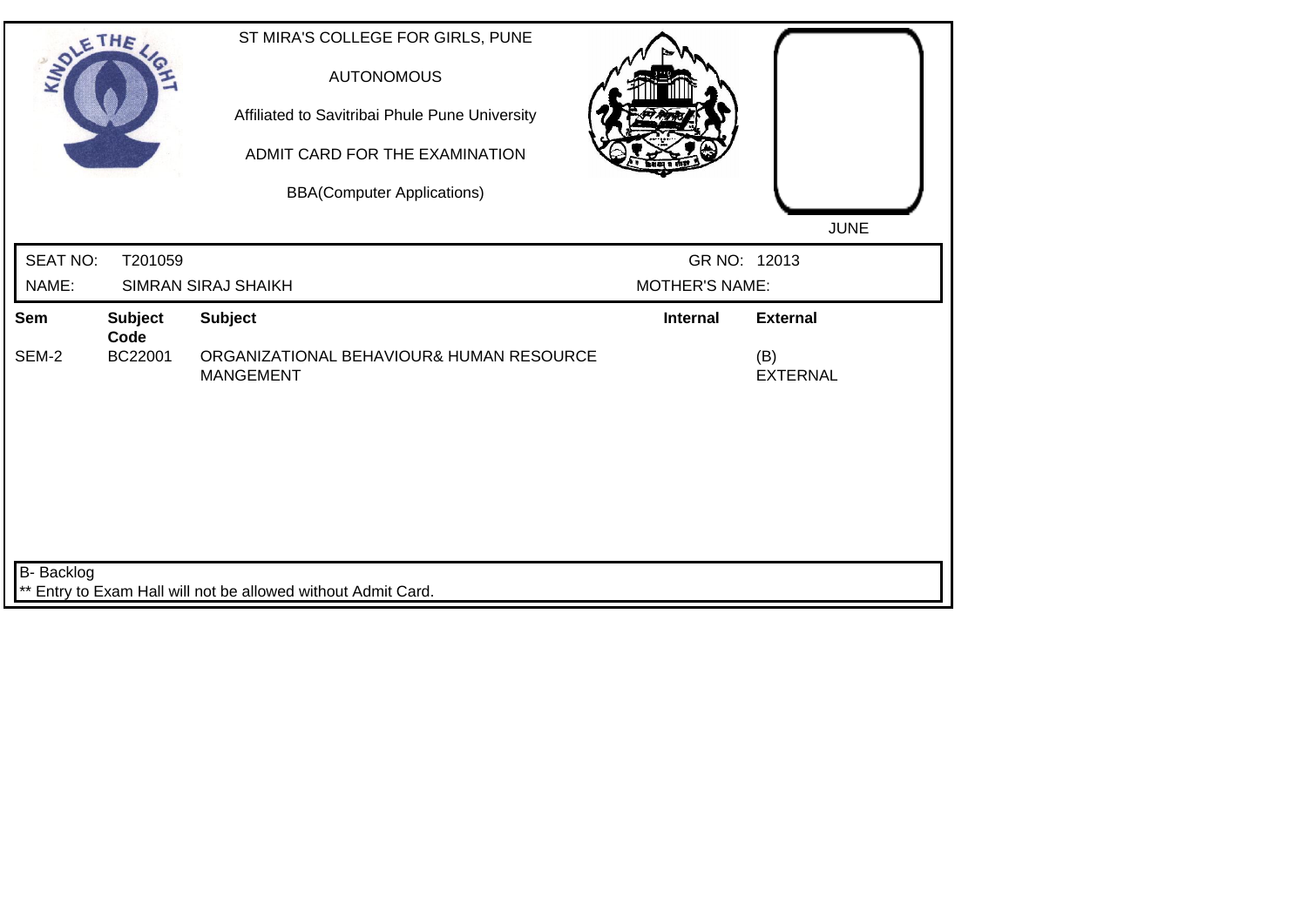| SOLE THE        |                        | ST MIRA'S COLLEGE FOR GIRLS, PUNE<br><b>AUTONOMOUS</b><br>Affiliated to Savitribai Phule Pune University<br>ADMIT CARD FOR THE EXAMINATION<br><b>BBA(Computer Applications)</b> |                        | <b>JUNE</b>            |
|-----------------|------------------------|---------------------------------------------------------------------------------------------------------------------------------------------------------------------------------|------------------------|------------------------|
| <b>SEAT NO:</b> | T201005                |                                                                                                                                                                                 |                        | GR NO: 12026           |
| NAME:           | <b>TUPE ANUSHREE</b>   |                                                                                                                                                                                 | MOTHER'S NAME: BHARATI |                        |
| Sem             | <b>Subject</b><br>Code | <b>Subject</b>                                                                                                                                                                  | <b>Internal</b>        | <b>External</b>        |
| SEM-2           | <b>BCP22006</b>        | LABORATORY COURSE (BASED ON PAPER NO. BC22004 AND<br>BC22005 ) (OUTOF 100)                                                                                                      |                        | (B)<br><b>EXTERNAL</b> |
| B- Backlog      |                        | ** Entry to Exam Hall will not be allowed without Admit Card.                                                                                                                   |                        |                        |
|                 |                        |                                                                                                                                                                                 |                        |                        |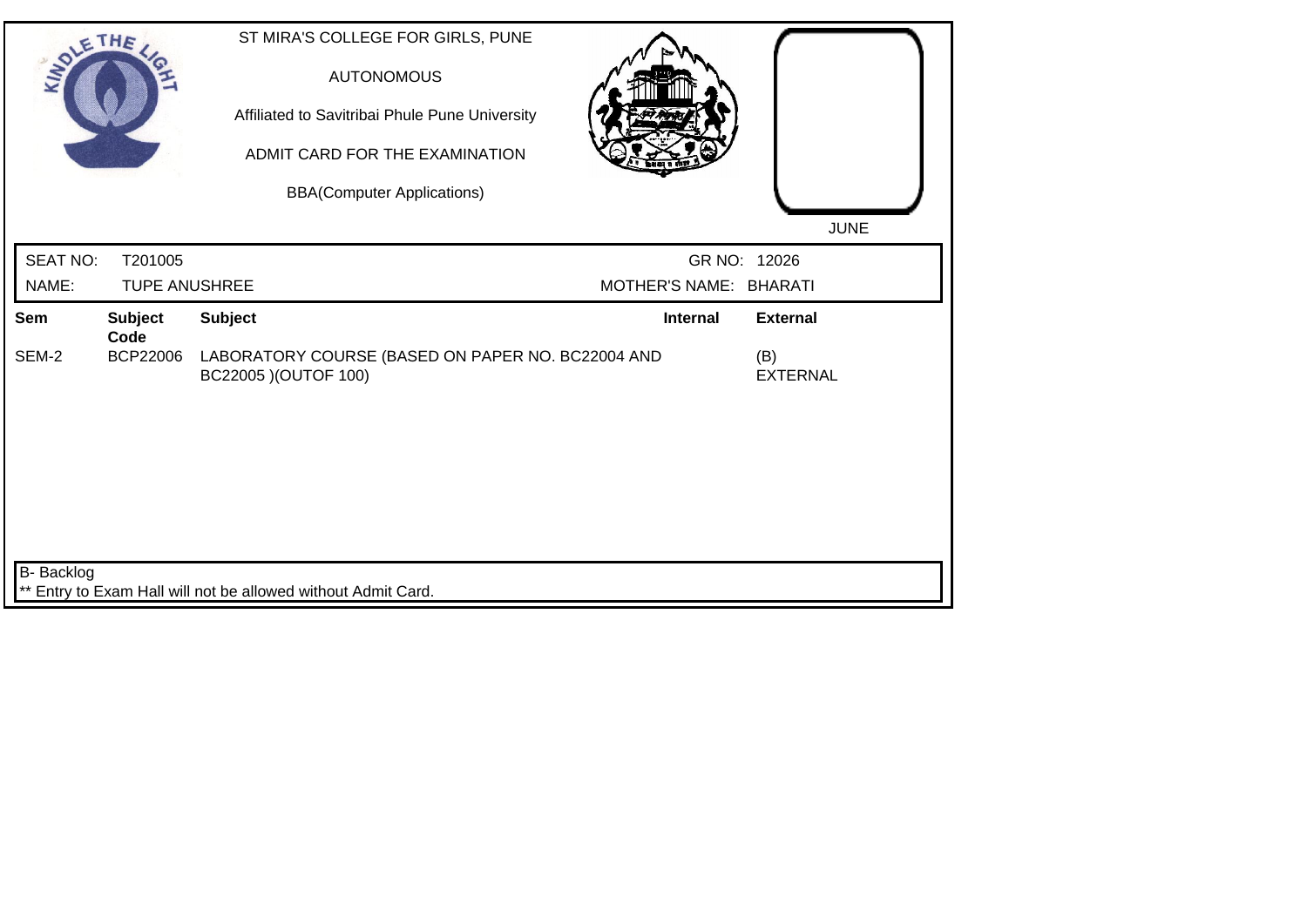| SOLETHE ,         |                                   | ST MIRA'S COLLEGE FOR GIRLS, PUNE<br><b>AUTONOMOUS</b><br>Affiliated to Savitribai Phule Pune University<br>ADMIT CARD FOR THE EXAMINATION<br><b>BBA(Computer Applications)</b> |                             | <b>JUNE</b>                               |
|-------------------|-----------------------------------|---------------------------------------------------------------------------------------------------------------------------------------------------------------------------------|-----------------------------|-------------------------------------------|
| <b>SEAT NO:</b>   | T201033                           |                                                                                                                                                                                 | GR NO: 12039                |                                           |
| NAME:             | <b>DIYA OSWAL</b>                 |                                                                                                                                                                                 | MOTHER'S NAME: VIDHYA OSWAL |                                           |
| Sem<br>SEM-2      | <b>Subject</b><br>Code<br>BC22004 | <b>Subject</b><br>RELATIONAL DATABASE MANAGEMENT SYSTEM                                                                                                                         | <b>Internal</b>             | <b>External</b><br>(B)<br><b>EXTERNAL</b> |
|                   |                                   |                                                                                                                                                                                 |                             |                                           |
| <b>B-</b> Backlog |                                   | ** Entry to Exam Hall will not be allowed without Admit Card.                                                                                                                   |                             |                                           |
|                   |                                   |                                                                                                                                                                                 |                             |                                           |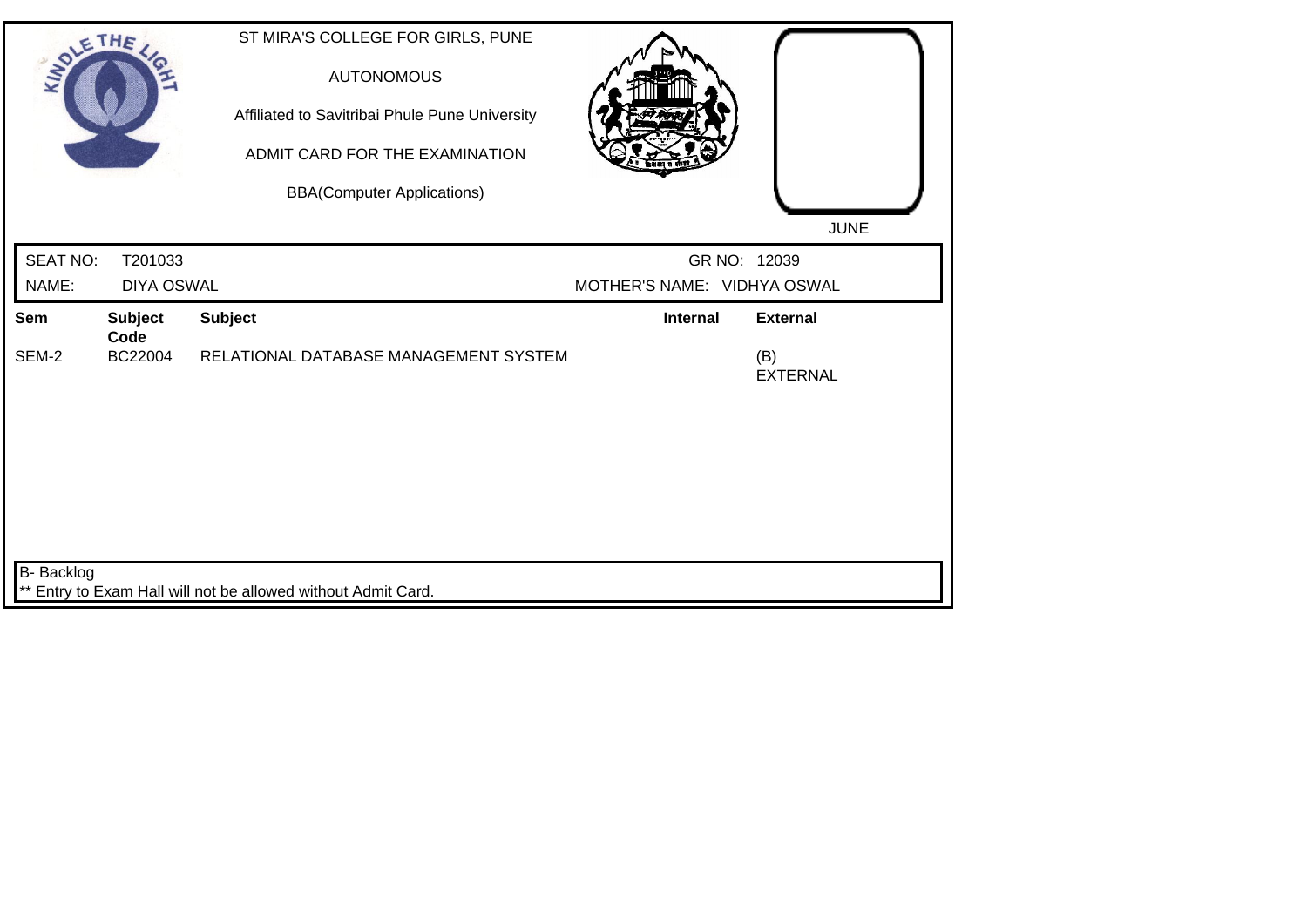| SOLETHE,        |                                   | ST MIRA'S COLLEGE FOR GIRLS, PUNE<br><b>AUTONOMOUS</b><br>Affiliated to Savitribai Phule Pune University<br>ADMIT CARD FOR THE EXAMINATION<br><b>BBA(Computer Applications)</b> |                     | <b>JUNE</b>            |
|-----------------|-----------------------------------|---------------------------------------------------------------------------------------------------------------------------------------------------------------------------------|---------------------|------------------------|
| <b>SEAT NO:</b> | T201013                           |                                                                                                                                                                                 | GR NO: 12041        |                        |
| NAME:           | <b>RANKA DISHA</b>                |                                                                                                                                                                                 | MOTHER'S NAME: ALKA |                        |
| Sem<br>SEM-2    | <b>Subject</b><br>Code<br>BC22004 | <b>Subject</b><br>RELATIONAL DATABASE MANAGEMENT SYSTEM                                                                                                                         | <b>Internal</b>     | <b>External</b><br>(B) |
|                 |                                   |                                                                                                                                                                                 |                     | <b>EXTERNAL</b>        |
|                 |                                   |                                                                                                                                                                                 |                     |                        |
|                 |                                   |                                                                                                                                                                                 |                     |                        |
|                 |                                   |                                                                                                                                                                                 |                     |                        |
| B- Backlog      |                                   |                                                                                                                                                                                 |                     |                        |
|                 |                                   | ** Entry to Exam Hall will not be allowed without Admit Card.                                                                                                                   |                     |                        |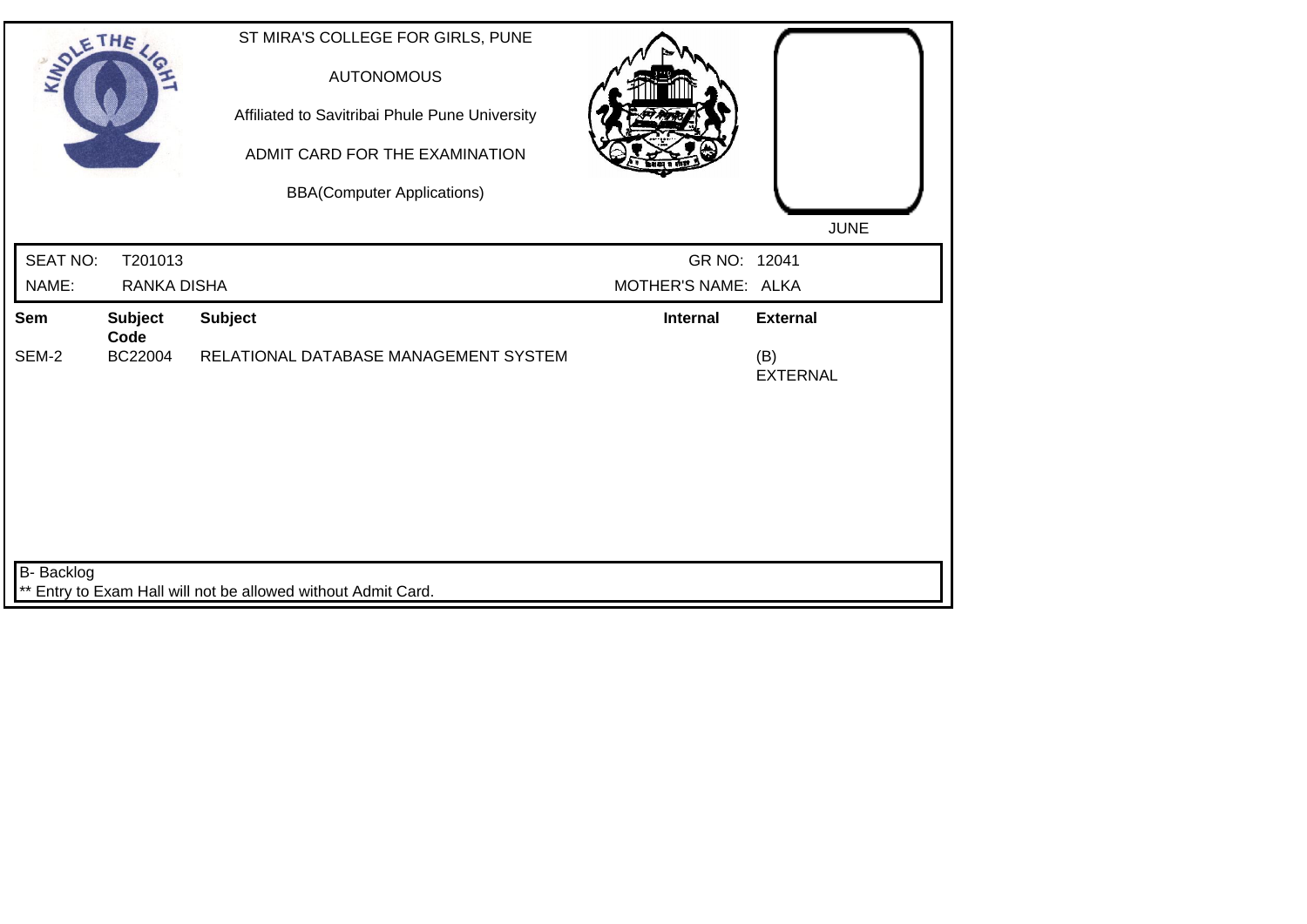| SOLETHE,          |                        | ST MIRA'S COLLEGE FOR GIRLS, PUNE<br><b>AUTONOMOUS</b><br>Affiliated to Savitribai Phule Pune University<br>ADMIT CARD FOR THE EXAMINATION<br><b>BBA(Computer Applications)</b> |                       | <b>JUNE</b>            |
|-------------------|------------------------|---------------------------------------------------------------------------------------------------------------------------------------------------------------------------------|-----------------------|------------------------|
| <b>SEAT NO:</b>   | T201056                |                                                                                                                                                                                 | GR NO: 12043          |                        |
| NAME:             |                        | <b>GAIKWAD SHRUSHTI</b>                                                                                                                                                         | MOTHER'S NAME: VIJAYA |                        |
| Sem               | <b>Subject</b><br>Code | <b>Subject</b>                                                                                                                                                                  | <b>Internal</b>       | <b>External</b>        |
| SEM-2             | BC22001                | ORGANIZATIONAL BEHAVIOUR& HUMAN RESOURCE<br><b>MANGEMENT</b>                                                                                                                    |                       | (B)<br><b>EXTERNAL</b> |
| <b>B-</b> Backlog |                        | ** Entry to Exam Hall will not be allowed without Admit Card.                                                                                                                   |                       |                        |
|                   |                        |                                                                                                                                                                                 |                       |                        |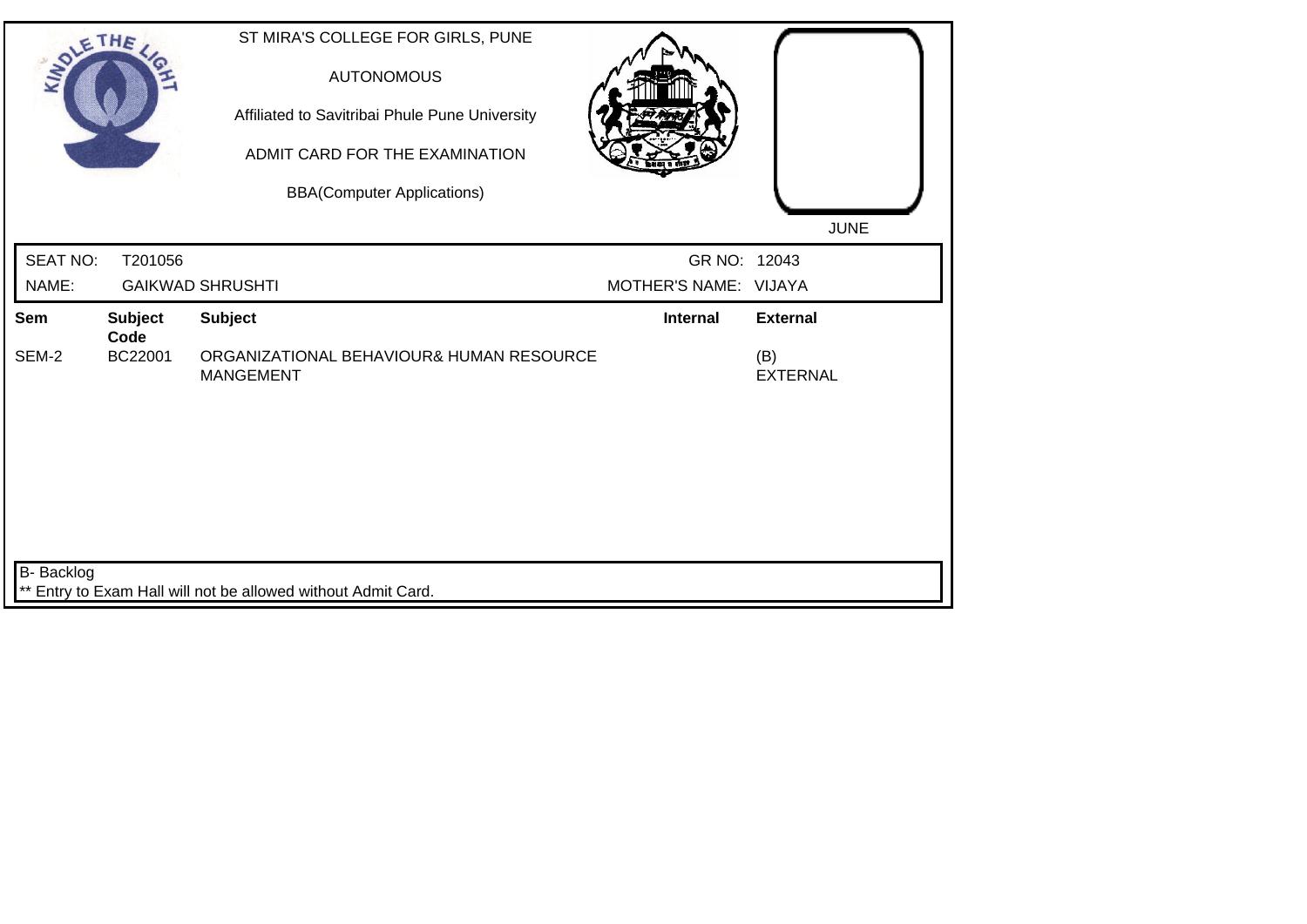| SOLETHE ,       |                        | ST MIRA'S COLLEGE FOR GIRLS, PUNE<br><b>AUTONOMOUS</b><br>Affiliated to Savitribai Phule Pune University<br>ADMIT CARD FOR THE EXAMINATION<br><b>BBA(Computer Applications)</b> |                       | <b>JUNE</b>            |
|-----------------|------------------------|---------------------------------------------------------------------------------------------------------------------------------------------------------------------------------|-----------------------|------------------------|
| <b>SEAT NO:</b> | T201026                |                                                                                                                                                                                 | GR NO: 12052          |                        |
| NAME:           | <b>SHAIKH MUSKAN</b>   |                                                                                                                                                                                 | <b>MOTHER'S NAME:</b> |                        |
| Sem             | <b>Subject</b><br>Code | <b>Subject</b>                                                                                                                                                                  | <b>Internal</b>       | <b>External</b>        |
| SEM-2           | BC22002                | <b>FINANCIAL ACCOUNTING</b>                                                                                                                                                     |                       | (B)<br><b>EXTERNAL</b> |
| SEM-2           | BC22003                | <b>BUSINESS MATHEMATICS</b>                                                                                                                                                     |                       | (B)<br><b>EXTERNAL</b> |
| SEM-2           | BC22004                | RELATIONAL DATABASE MANAGEMENT SYSTEM                                                                                                                                           |                       | (B)<br><b>EXTERNAL</b> |
| B- Backlog      |                        | ** Entry to Exam Hall will not be allowed without Admit Card.                                                                                                                   |                       |                        |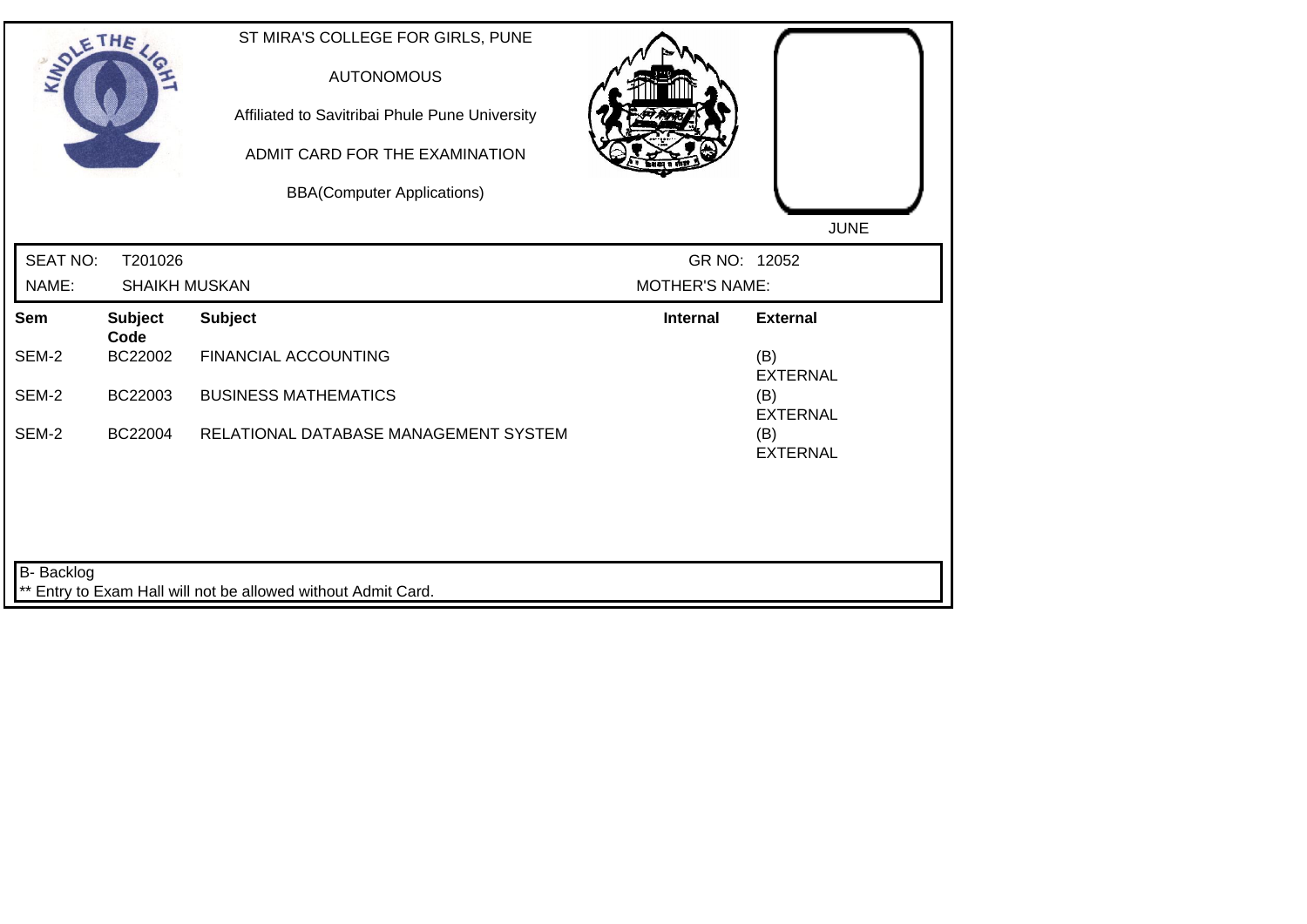| SOLETHE ,         |                        |                                                            | ST MIRA'S COLLEGE FOR GIRLS, PUNE<br><b>AUTONOMOUS</b><br>Affiliated to Savitribai Phule Pune University<br>ADMIT CARD FOR THE EXAMINATION<br><b>BBA(Computer Applications)</b> |              | <b>JUNE</b>                            |
|-------------------|------------------------|------------------------------------------------------------|---------------------------------------------------------------------------------------------------------------------------------------------------------------------------------|--------------|----------------------------------------|
| <b>SEAT NO:</b>   | T201021                |                                                            |                                                                                                                                                                                 | GR NO: 12063 |                                        |
| NAME:             |                        | <b>BHAGYASHRI NARAVADE</b>                                 |                                                                                                                                                                                 |              | MOTHER'S NAME: MUKTA MADHUKAR NARAVADE |
| Sem               | <b>Subject</b><br>Code | <b>Subject</b>                                             |                                                                                                                                                                                 | Internal     | <b>External</b>                        |
| SEM-2             | BCP22006               | BC22005 ) (OUTOF 100)                                      | LABORATORY COURSE (BASED ON PAPER NO. BC22004 AND                                                                                                                               |              | (B)<br><b>EXTERNAL</b>                 |
| <b>B-</b> Backlog |                        |                                                            |                                                                                                                                                                                 |              |                                        |
|                   |                        | Entry to Exam Hall will not be allowed without Admit Card. |                                                                                                                                                                                 |              |                                        |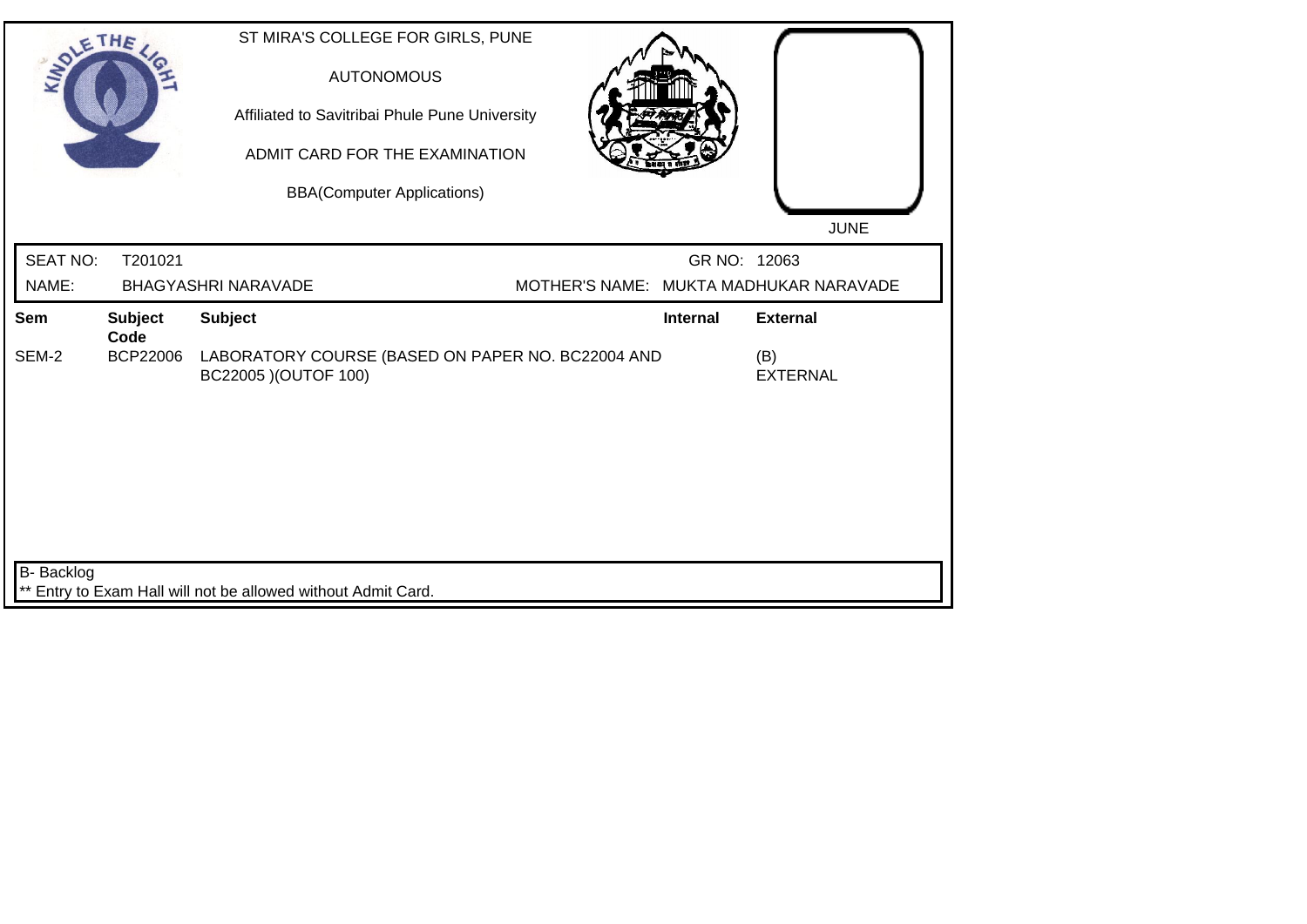| SOLE THE        |                        | ST MIRA'S COLLEGE FOR GIRLS, PUNE<br><b>AUTONOMOUS</b><br>Affiliated to Savitribai Phule Pune University<br>ADMIT CARD FOR THE EXAMINATION<br><b>BBA(Computer Applications)</b> |                        | <b>JUNE</b>            |
|-----------------|------------------------|---------------------------------------------------------------------------------------------------------------------------------------------------------------------------------|------------------------|------------------------|
| <b>SEAT NO:</b> | T201006                |                                                                                                                                                                                 |                        | GR NO: 12066           |
| NAME:           |                        | <b>SHAIKH ARSEENA</b>                                                                                                                                                           | MOTHER'S NAME: SHAHINA |                        |
| Sem             | <b>Subject</b><br>Code | <b>Subject</b>                                                                                                                                                                  | <b>Internal</b>        | <b>External</b>        |
| SEM-2           | <b>BCP22006</b>        | LABORATORY COURSE (BASED ON PAPER NO. BC22004 AND<br>BC22005 ) (OUTOF 100)                                                                                                      |                        | (B)<br><b>EXTERNAL</b> |
| B- Backlog      |                        |                                                                                                                                                                                 |                        |                        |
|                 |                        | ** Entry to Exam Hall will not be allowed without Admit Card.                                                                                                                   |                        |                        |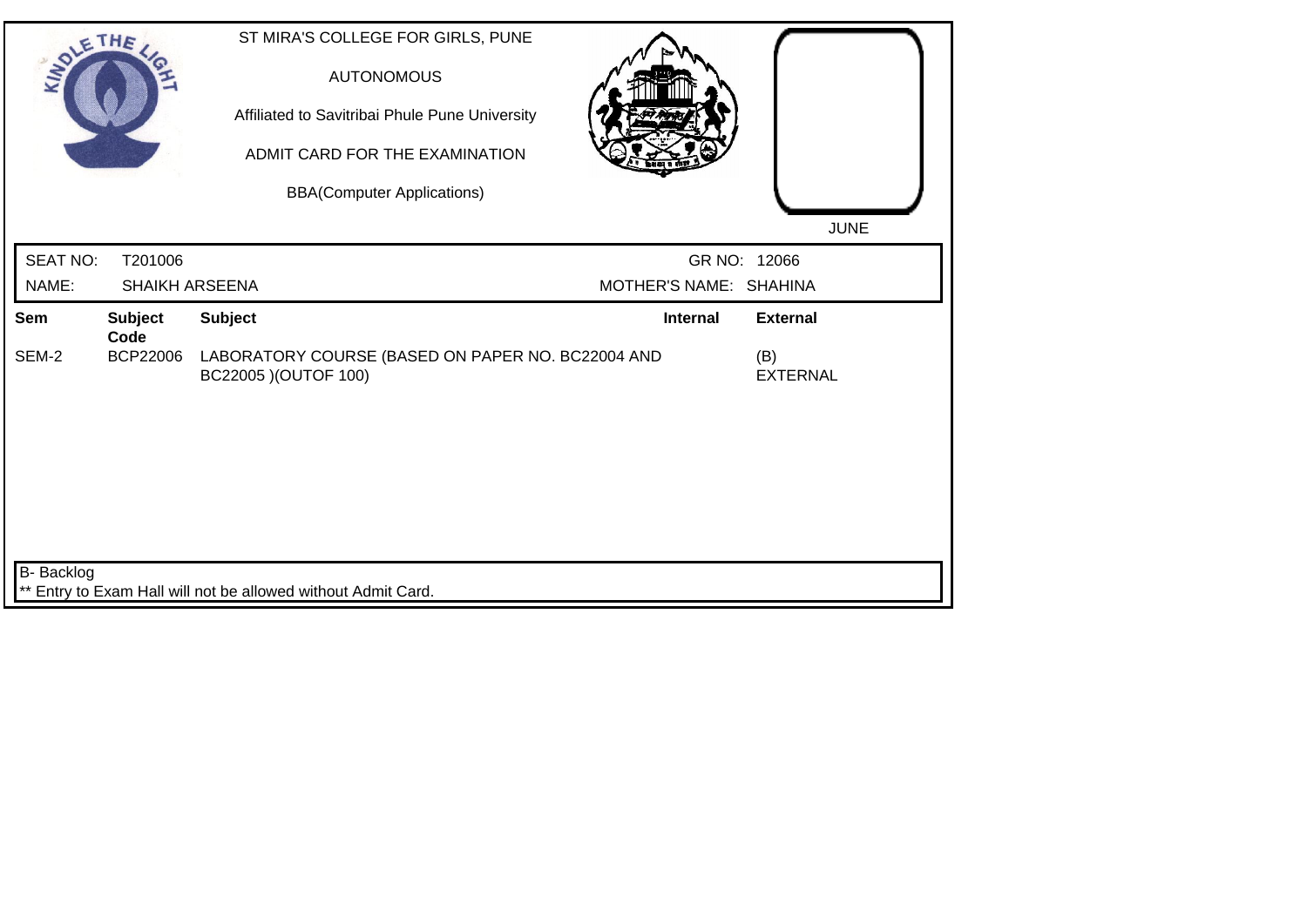| SOLETHE .       |                        | ST MIRA'S COLLEGE FOR GIRLS, PUNE<br><b>AUTONOMOUS</b><br>Affiliated to Savitribai Phule Pune University<br>ADMIT CARD FOR THE EXAMINATION<br><b>BBA(Computer Applications)</b> |                               | <b>JUNE</b>            |
|-----------------|------------------------|---------------------------------------------------------------------------------------------------------------------------------------------------------------------------------|-------------------------------|------------------------|
| <b>SEAT NO:</b> | T201031                |                                                                                                                                                                                 |                               | GR NO: 12003           |
| NAME:           | <b>NAAZ LAKHANI</b>    |                                                                                                                                                                                 | MOTHER'S NAME: ROZINA LAKHANI |                        |
| Sem             | <b>Subject</b><br>Code | <b>Subject</b>                                                                                                                                                                  | Internal                      | <b>External</b>        |
| SEM-2           | BC22001                | ORGANIZATIONAL BEHAVIOUR& HUMAN RESOURCE<br><b>MANGEMENT</b>                                                                                                                    |                               | (B)<br><b>EXTERNAL</b> |
| B- Backlog      |                        | ** Entry to Exam Hall will not be allowed without Admit Card.                                                                                                                   |                               |                        |
|                 |                        |                                                                                                                                                                                 |                               |                        |